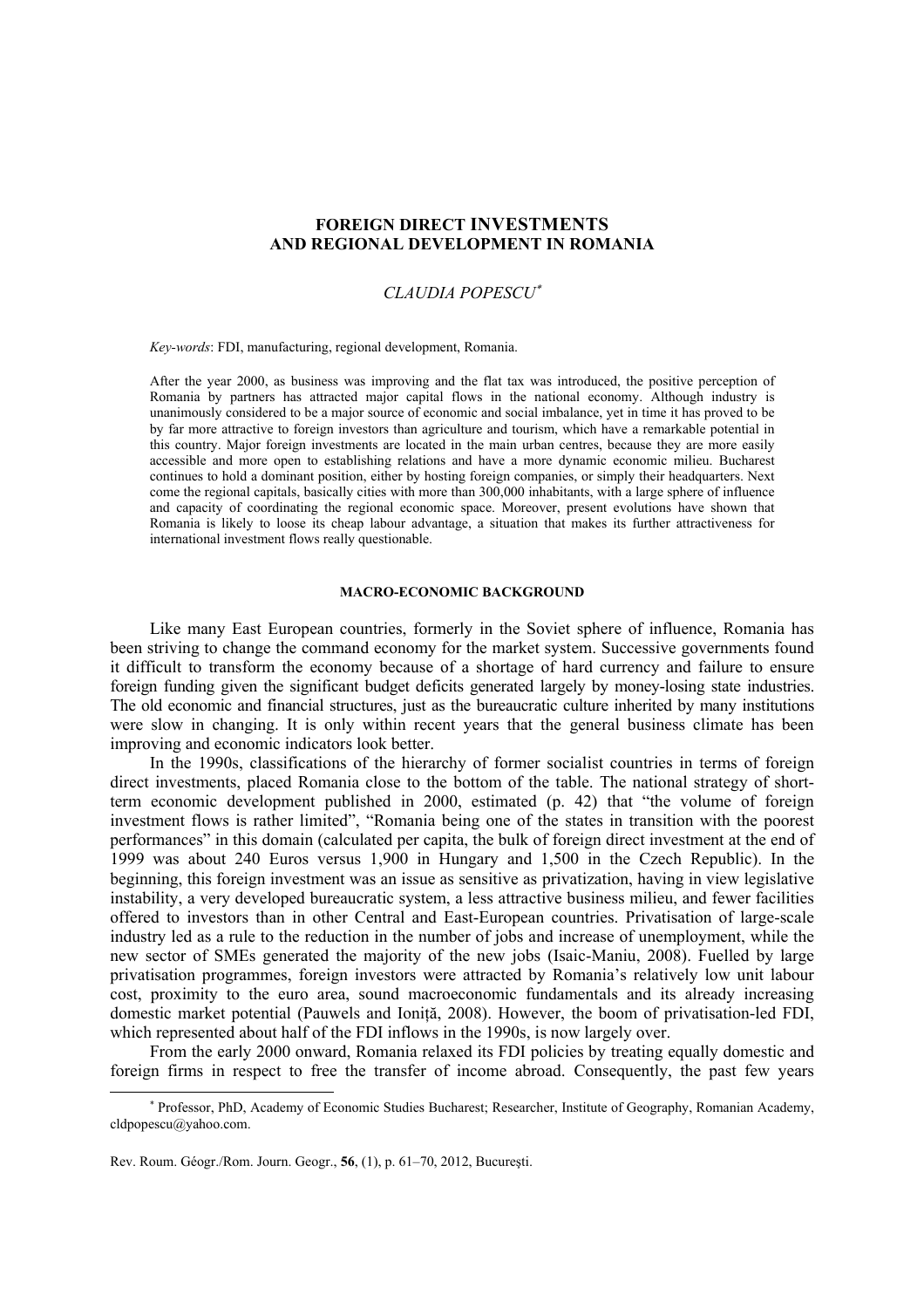witnessed an improvement of the business climate, as beneficial effects of the flat tax and of a positive attitude of foreign investors towards Romania have drawn major capital flows in the economy. The investors' perception has also changed as the US State Department assigned Romania the market economy status in 2003, and Fitch Agency upgraded its rating to "investment grade"; similarly, Standard and Poor's and Moody's scores were improved. Therefore, FDI flows have increased, placing Romania on the second place in 2006 between the countries of Central and Eastern Europe. This catching-up process accelerated from 2004 with net inward FDI flows as a share of GDP exceeding the inflows recorded in both the eight Central and Eastern European countries which joined the EU in 2004 and the EU-15 (Pauwels and Ionită 2008). The largest single beneficiary in terms of FDI stocks remains the manufacturing sector, which held more than 1/3 of the inward investments in 2006. While FDI stocks in this sector, as a share of GDP, increased overall between 2003 and 2006, they have also undergone major reallocations within the sector (Pauwels and Ioniţă 2008). FDI has decreased in the lower-end of the value chain (textiles and leather), while it has increased in higher value-added sectors (transport equipment – motor vehicles and shipping). Obviously, there is a positive correlation between FDI and economic growth, in general (Pauna and Dumitrescu 2005; Pelinescu and Rădulescu 2009) and manufacturing increase, in particular. Besides many TNCs location, the country has witnessed lately a high birth rate of domestic manufacturing firms which, together with the relatively stable employment and increasing shares at total exports, shows significant gains of productivity and competitiveness. Industrial production growth rate has recorded positive values all along the 2000s, culminating with a two-digit figure in 2008 (10.6%) (CIA World Factbook).

## **FDI IN THE ROMANIAN ECONOMY. EVOLUTIONS**

The year 2006 represented an absolute record for foreign direct investment (9.1 billion Euros) in this country, the FDI volume increasing by 75% compared to 2005. A recent study made by Ernst and Young Consultancy Company listed Romania as the most attractive investment destination in South-Eastern Europe. And indeed, that same year (2006) Romania ranked second in Central and Eastern Europe, after Poland, but by far before Hungary, the Czech Republic, Bulgaria, Slovakia and Slovenia. This upsurge reflects in the significant numerical growth of joint ventures (nearly 10% in 2006 versus 2005) and moreover in the 165% growth rate of social capital subscribed in 2006 compared with the preceding year. A favourable and stable macro-economic context and attractive business milieu account for the accelerated FDI growth rate of 35% in the first semester of 2008 as against the same period in 2005. The volume of vested capital over January-June 2008 was by 4.75 billion Euros bigger than the 3.5 billion Euros placed in the first semester of 2007. Referring to the 1.2 billion invested in the first six months of 2004, 2008 figures are four-times higher. In view of it, Romania's position of leader in attracting FDI in South-Eastern Europe is being maintained and strengthened, since investment flows forecast for this region exceed 8 billion Euros. In the first semester of 2008, Romania succeeded in attracting two-thirds of the annual regional estimates.

The difference between the numerical growth of companies and the capital they possessed suggests the areas that benefitted from major investments. Thus, in the 1990s, foreign direct investments promoted a prudent policy, therefore trading companies became a preferential option, because they required little capital and developed activities which secured fast recovery rates of vested capital. Thus, in the structure of foreign investment, commercial activity proved more attractive and less risky. The investments made over the past few years had a major impact on the economy, given the comparative advantages offered by the financial banking and industrial sectors. Industry was indeed a choice sector for foreign investors, Romania having important energy resources and good agricultural lands. But for all their development potential they are still little exploited, for example agriculture and tourism. The technological sector has a well-trained, relatively cheap labour force which makes it economically attractive. Good opportunities for progress had also the housing sector. Foreign investors showed an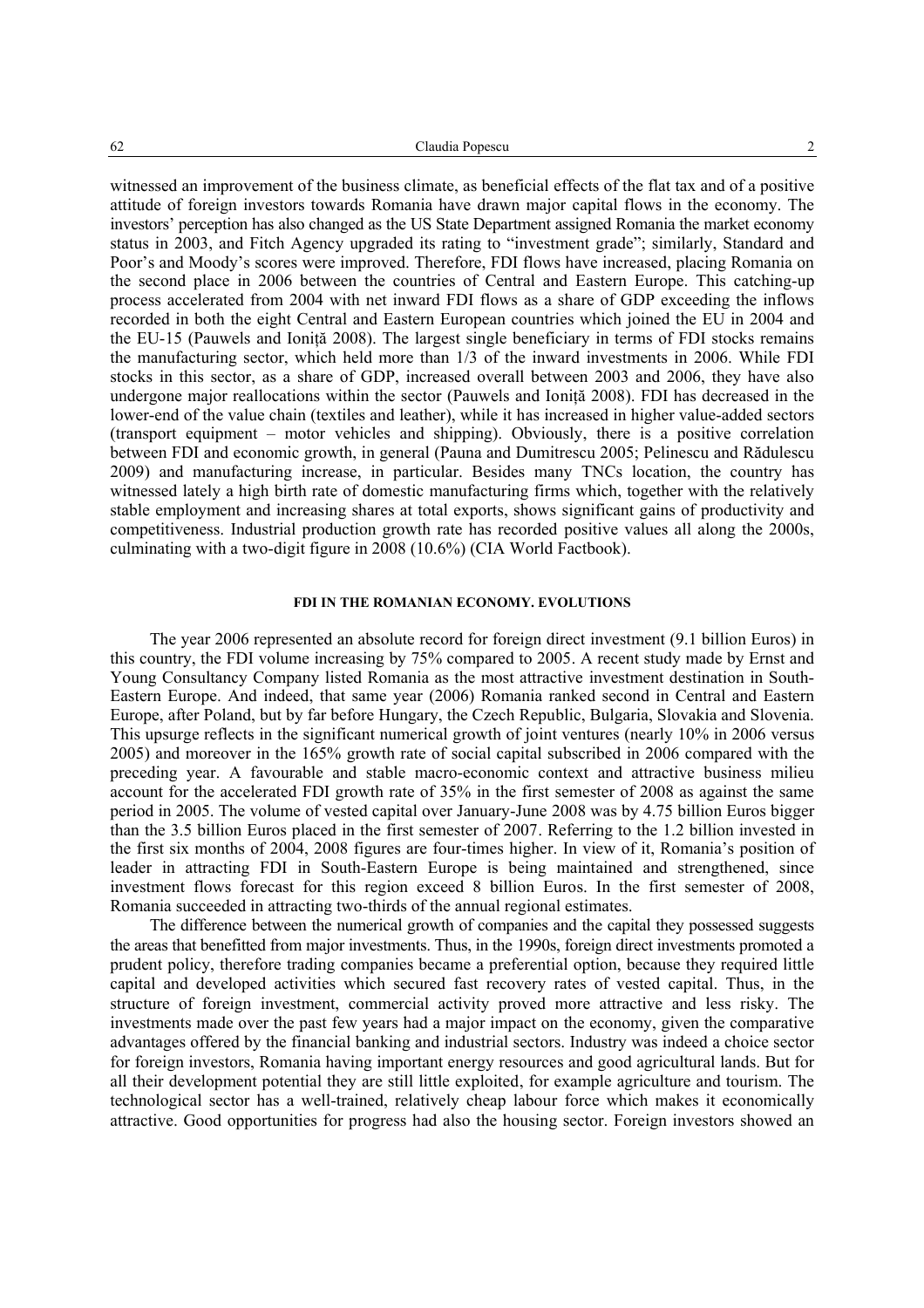overriding interest in oil, natural gas, the car industry, iron and steel industry, banks and financial sector, food industry, telecommunications, constructions and consumer goods. In 2007, interests focused on car-making, electronics, electrotechnics, constructions, farm products and bio-diesel production. It should be remembered that Romania has an old car-making tradition and electronics and electrotechnics have a skilled available labour force. Constructions profited from the housing market boom, while biodiesel crops are grown on large areas. A qualified workforce in information technology and communication was an important asset for directing big investment fluxes to these sectors. Speaking of spatial FDI locations the option is for large cities boasting economic diversity, easy access, potentially developing relations and an attractive and dynamic economic milieu. No wonder that Bucharest holds two thirds of the total vested capital and one third of greenfield investments. Next to Bucharest stand other three counties: Timiş – SolPlus from Japan plastics; Umeltechnic from Austria building materials; and Willy Kreutz from Germany electronic parts. Arges and Galati have each a major investment in industry: Renault Group Dacia (car-making) and ArcelorMittal (metallurgy), respectively. Foreign Direct Investment follows the south-east north-west axis of leading industrialized counties, running from Prahova and Braşov to Mureş, Cluj and Bihor and further to Bacău, the outstanding industrial county in Moldova and Constanţa, easily accessible to maritime transport.

#### **FOREIGN DIRECT INVESTMENT IN INDUSTRY**

Investment fluxes in the Romanian industry followed the same pattern, from hesitant to consolidated. Although unanimously perceived as a major source of economic and social imbalance, industry has long proved to be more attractive to foreign investors than agriculture and tourism which have a remarkable development potential in Romania. The process of deindustrialization is visible in the 24.6% of the overall population employed in this sector and 24.2% contribution to GDP. In the early 1990s, Romania held position 20 worldwide in respect to industrial added value according to UNIDO (United Nations Industrial Development Organisation). In mid-1990s industry still employed one third of the labour force and generated 40% of GDP. And, yet, in 1996, only 0.5% of all joint ventures are active in this sector and with modest capital amounts too, mainly in electronics and electrotechnics, chemical products, machine-building, food industry and wood processing, while textiles and readymades had hardly any interest to foreign investors (Fig. 1a, 1b).



Fig. 1a – FDI by number of companies and economic sectors, 1991–2007.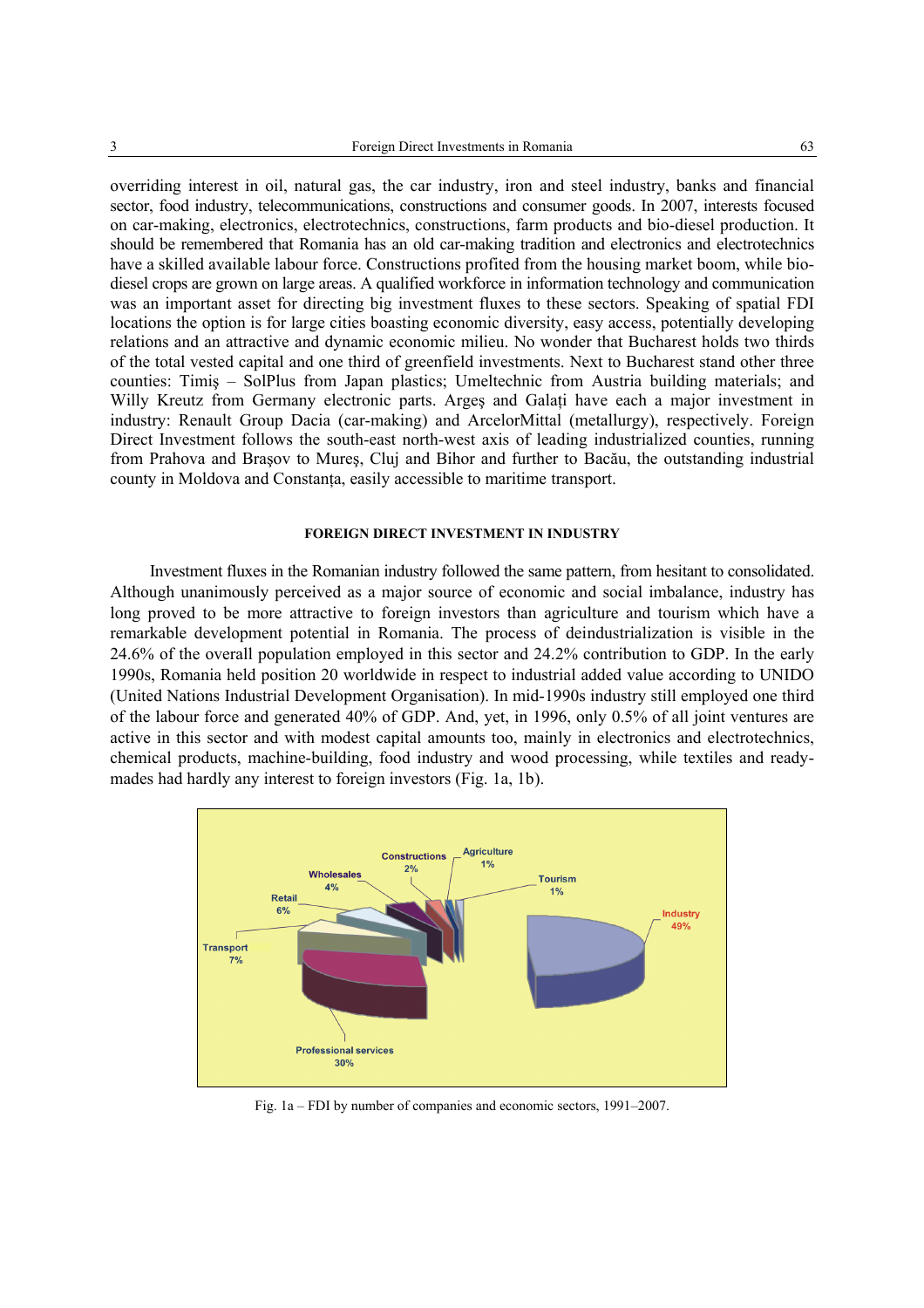

Fig. 1b – FDI by the amount of subscribed capital an economic sectors, 1991–2007.

Structural difficulties, outdated production infrastructure, loss of the traditional COMECOM market, low productivity, high raw material and energy consumption were drawbacks that made foreign investors cautious. Most industrial investments were brownfields which, according to the National Bank of Romania, represent money invested in enterprises taken over fully or partly by investors, over 50% of corporative and non-corporative assets occurring after the take over. Two characteristics can be distinguished. In the first place, excepting Bucharest, no important investments in the industry of other large cities were made despite their having a complex and diversified economy. The main reason for investing being the industrial specialization level, it was small and middle towns that were the beneficiaries, e.g. Salonta and Hateg (food industry), Vascău and Măcin (building materials), Onesti and Mărăşeşti (chemical industry), Oţelu Rosu (metallurgy), Orăştie and Negreşti Oaş (ready-mades), Găeşti and Fieni (electrotechnics), Beiuş and Comăneşti (wood processing). A second characteristic besides spatial location was the impact of joint ventures on the functionality of and potential effects for the other components of the industrial system. As a matter of fact, few of the new ventures had a significant impact on the organization, functionality and performance of Romanian partners because of limited cooperation relations and little vertical integration into the industrial production system and, besides, more often than not, these companies employed a cheap labour force and used mainly the existing facilities. However, over the past few years, it appears that industry has become more investment-attractive, representing around 50% in all, the evolution of foreign direct participation acquiring new characteristics versus the 1990s.

Firstly, a change in the sectoral structure of these investments in that two of the branches, metallurgy and chemical products, considered totally unattractive in previous years, proved to be most profitable for investors. Another eligible investment was the food industry, rich in resources and with a large consumption market. Other two sectors, transport means and building materials, outran the former promising textiles and ready-mades industries, and even wood-processing.

Secondly, a new location pattern emerged, namely the large urban centres which offered better access, relations and a more dynamic economic milieu. Bucharest continued to be a dominant investment location, hosting either foreign companies or their headquarters. Next in line came the regional capitals with over 300,000 inhabitants, spheres of influence and capacity to co-ordinate the regional economic space.

Thirdly, greenfield investments were ever more numerous, that is investments in enterprises set up and developed by foreign investors or jointly with Romanian partners starting from nought. This investment type represents some 15% of total, brownfield ones and take over being still the dominant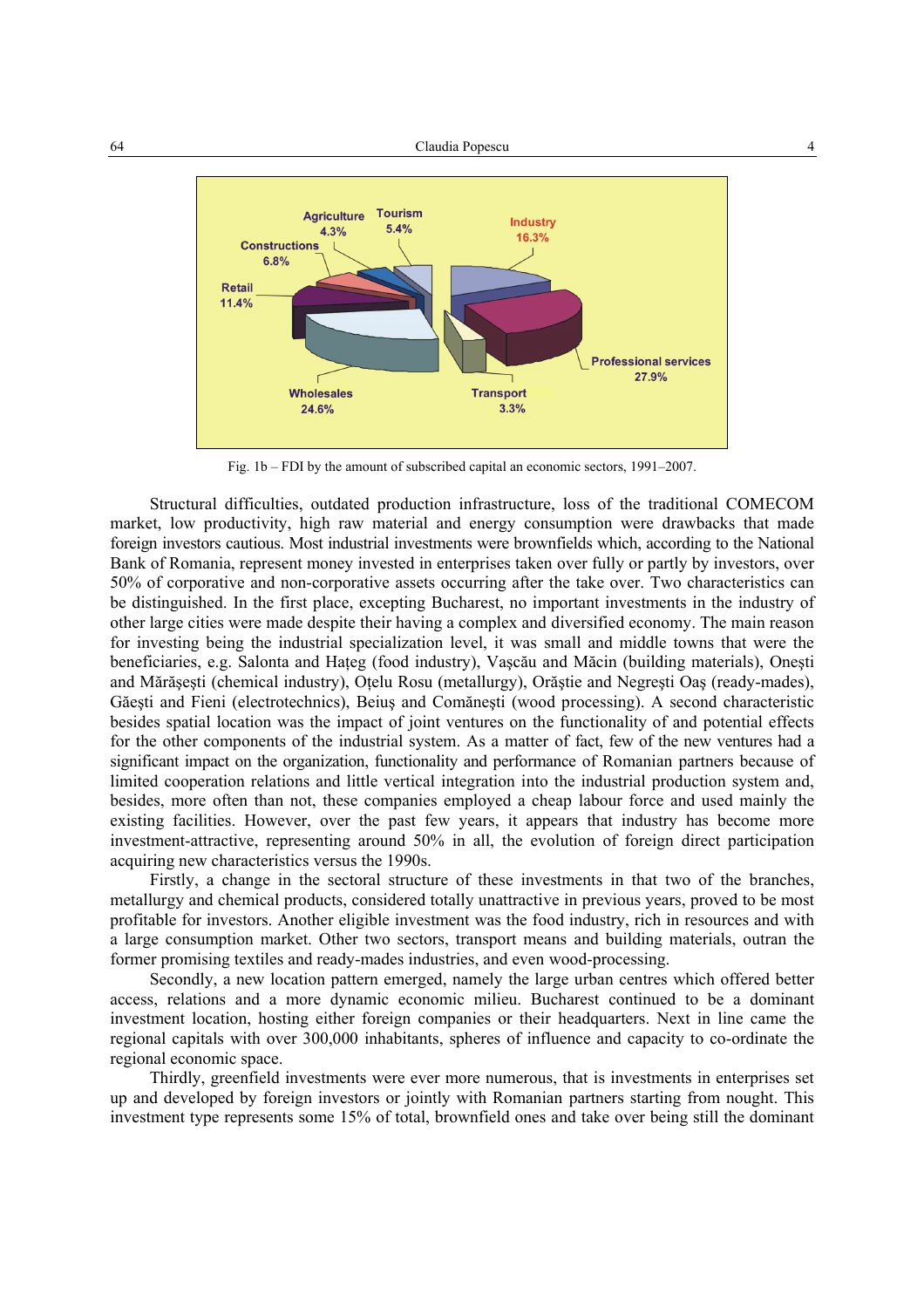### **LOCATION FACTORS OF INDUSTRIAL FOREIGN INVESTMENTS**

Location factors proved relatively constant in time. For example, the labour force laid off from the state sector is cheaper than in the investor's country of origin, but skilled and moreover not so much syndicalised as in other parts of the world. Cheap labour has initially been a determinant factor for localizing and directing capital flows. Illustrative in this respect is the ready-mades industry, investments made in the early 1990s promoting the lohn system. Perceived as short-term development opportunity, the lohn system was later criticized for using exclusively cheap labour and failing to have positive effects on the economic growth. Currently, although lohn production companies are still important, supplying 24% of exported items, their contribution to depleting open account deficit tends to decrease. This is explainable by the negative export dynamics of these companies over the past years (by 23.1% in 2005 and 9.6% in the first half of 2006, versus increases in the economy, generally. Cheap labour is still a basic factor for multi-national companies to invest, however, qualification and specialization are becoming ever more important. EMEA Microsoft set up in Bucharest an administrative centre for technical support which provides 750 new jobs for specialists in engineering, electronics, computer science, physics, management and fluent knowledge of English, French and German. The Centre is destined to serve corporative clients from Germany, France and Great Britain. General Electric has opened up a centre of technological solutions and business services for companies in bankingfinancing-accountancy, IT management, insurance, logistics and engineering. Hewlett-Packard's centre addresses the businesses of partners from Europe, Middle East and Africa.

Another attractive investment location factor is a more permissive industrial and environmental policy, because legal regulations which are indeed in line with EU provisions, are more loosely applied. An example would be the building materials industry in which three firms have monopolized the cement market. In 2005, the Agency for Consummers' Protection accused them of overlooking free competition by agreeing jointly to set selling prices. Lafarge Group (French capital), bought the cement factories at Medgidia, Hoghiz and Târgu Jiu; CarpatCement Holding (Dutch capital) those at Fieni, Bicaz and Deva (Chiscadaga); and Holcim (Swiss capital) bought cement factories in Aleşd, Turda and Câmpulung. Another example is the tobacco industry which has an important market, yet setting regulations in conformity with EU standards is still being postponed. The main foreign investor, Galaxy Tobacco, (Italian capital) holds the majority of factories in Arad, Râmnicu Sarat, Sfântu Gheorghe, Craiova, Târgu Jiu, Timişoara and Bârlad. There are three more multinational companies in this branch: Philip Morris, British-American Tobacco and JT Romania. The same lack of regulations explains the attractiveness of FDI for iron and steel and aluminum industries, ArcelorMittal Steel Galati and Alro Slatina which have become the biggest steel and aluminum producers in Central and Eastern Europe.

Also an interesting location factor over the past few years have been the industrial parks which have succeeded in drawing investment fluxes. The industrial park concept was legally defined by regulations issued between 2001–2003, stipulating fiscal facilities to support the revitalization of abandoned or underused brownfield industrial spaces in partly or fully developed urban areas. In 2000, the Ministry of Environment reported 900 thousand hectares classified as brownfields, yet without any detail on the number or geographical location of those areas. An empiric approach suggests that most brownfield sites exist in several of Romania's industrial towns, irrespective of their demographic size or present functionality. So far now, Ploieşti Industrial Park has proved attractive to Japanese company Yazaki (electric wiring for vehicles) and Kansei (air-conditioned units and cooling systems), as well as the American firm Johnson Central (car interiors). Sibiu Industrial Park benefits at least from three major investments: the Austrian Wienerberger tile producer, the Spanish Caucho Metal Productos (antivibration parts for the car industry) and the German firm Marquardt Schaltsysteme (electronic parts for vehicles).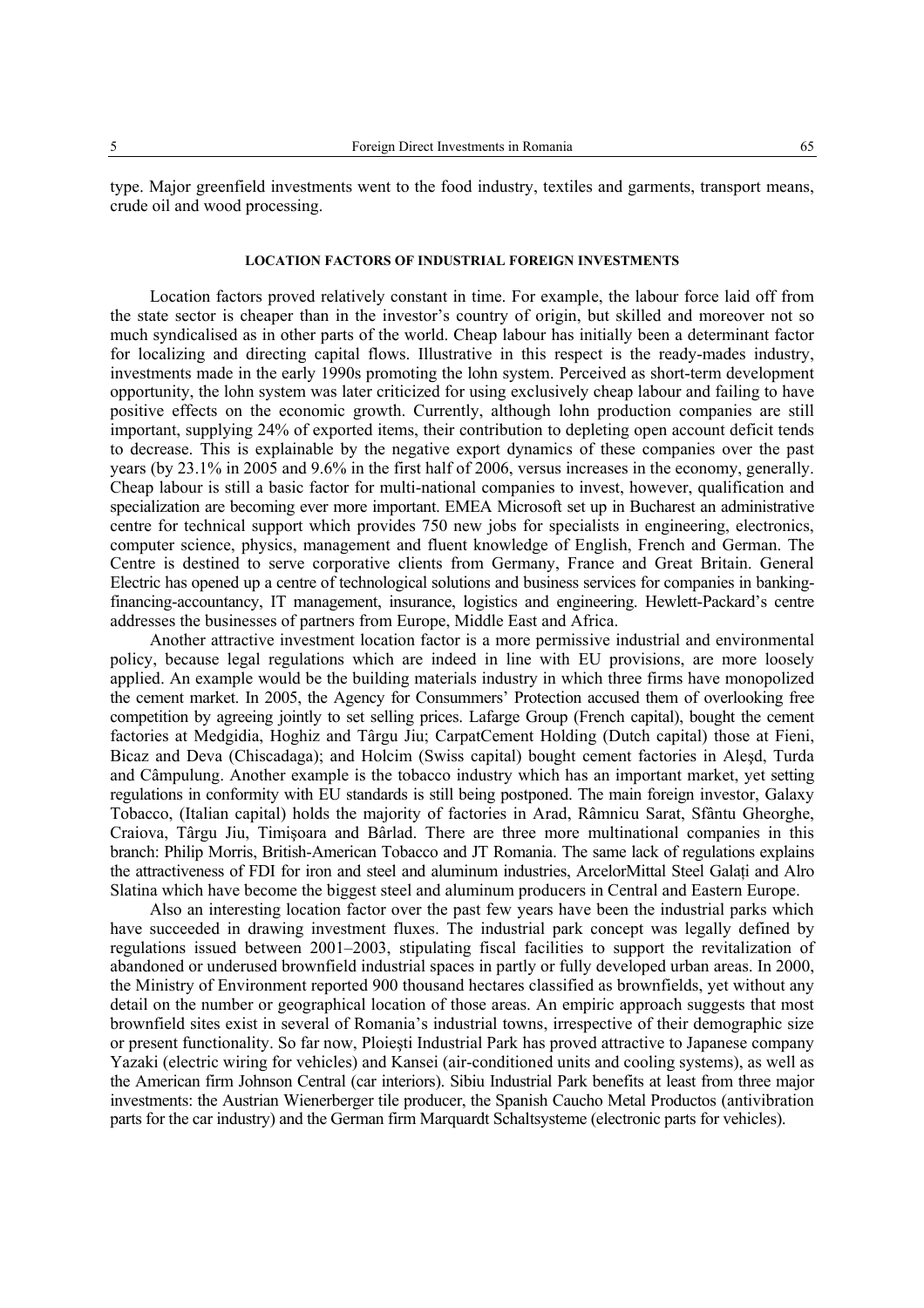Many foreign investments are located in urban agglomerations that influence inter-company relations and transaction costs offering interdependence advantages, such as flexibility, minimization of risk and specialization. Unless geographical proximity exists, advantages would be nill, because of higher costs and transactioning difficulties. The advantages of agglomerations materialize in external savings since flexibility depletes input costs and increases output ones, so that the more numerous input-output connections, the greater the probability for successful sales. Once established, agglomerations constitute industrial communities producing endogenous dynamics for know-how and technology to develop. That explains why investments are concentrated in certain places, many of them in industrial parks or in the proximity of major investors. Another factor worth considering by FDI spatial strategy is the business milieu, represented by a system of regional institutions, rules and practices conducive to innovations. The input-output network is rooted in a setting supplying network members with everything necessary for successful coordination, adaptation or innovation. The setting emerges as a socio-economic creation that generates economic growth, it is the framework that pushes dynamics into motion. The local setting appears to be the determinant element in the companies' choice of large towns, or of Bucharest capital-city.

There are numerous examples of the multi-nationals' stagewise spatial strategy in Romania. The complex organizational structures peculiar to these companies are beginning to take shape, some companies having concluded licencing agreements with a local firm to have access to the local market, others opening up commercial representation addressed to foreign markets. Other multi-national firms are in a more advanced stage, acquiring a native firm that has a privileged position in the domestic market or is engaged in important export activities. Some others strengthen internationalized production by setting up fresh production units in new sites, or by taking control of the firm with which they had had initially signed a licencing agreement. And last, but not least, there are multi-nationals in the final stage, that of reorganization or rationalization of the production network. Rationalisation means closing down some production units, dislodgings and relocations, eventually pooling some production facilities to supply domestic or international markets. The result of reorganizing the production system is enhanced by vertical integration by specializing production units from various countries in terms of specific stages of the manufacturing process and shifting assembling operations only to one of these countries. There are multinationals that promote a strategy of spatial functional disassociation separating coordination and control in the headquarters, situated in or close to a major urban centre, assigning distribution, retail and marketing to easily accessible regional poles that have a positive influence on regional markets placing production activities in the proximity of resources and labour. It is the case of multinationals with social offices in Bucharest and manufacturing networks in small and middle towns. Two types of industrialization are being promoted by the foreign companies: diffuse industrialization, including activities in which labour costs hold an important share in total production costs. Reducing labour costs by technological change is not a priority. This type of industrialization targets the countryside which is an attractive setting of cheaper workforce, local resources, lower planting costs and taxes, less syndicalism and good access: wood processing at Buchin, machine building at Cristian and Brănesti, and building materials at Gura Ocnitei. Subsidiary-based industrialization requires significant inputs of technology, skilled labour force and centrality to procure and distribute raw materials and assemble finished products. This is the preferred form of industry located in towns of various demographic size and development potential.

The Romanian Agency for Foreign Investment (ARIS) classified foreign investments in terms of the social capital subscribed in 2006 (data supplied by the National Office of Trade Register). Out of the 100 firms, 55 operate in the industrial sector. Between 2004 and 2006, ARIS monitored 62 investment projects totaling 2.9 billion Euro, scheduled to create 33,105 jobs by the end of that year, 46 of them in industry. Foreign investments in the car industry are of consequence both by the number and volume of vested capital and by their impact on regional manufacturing systems. Japanese and American firms located in the above mentioned industrial parks, together with an Italian investor in Turda, a German one in Satu Mare, or the car envelop producers Michelin in Zalău and Pirelli in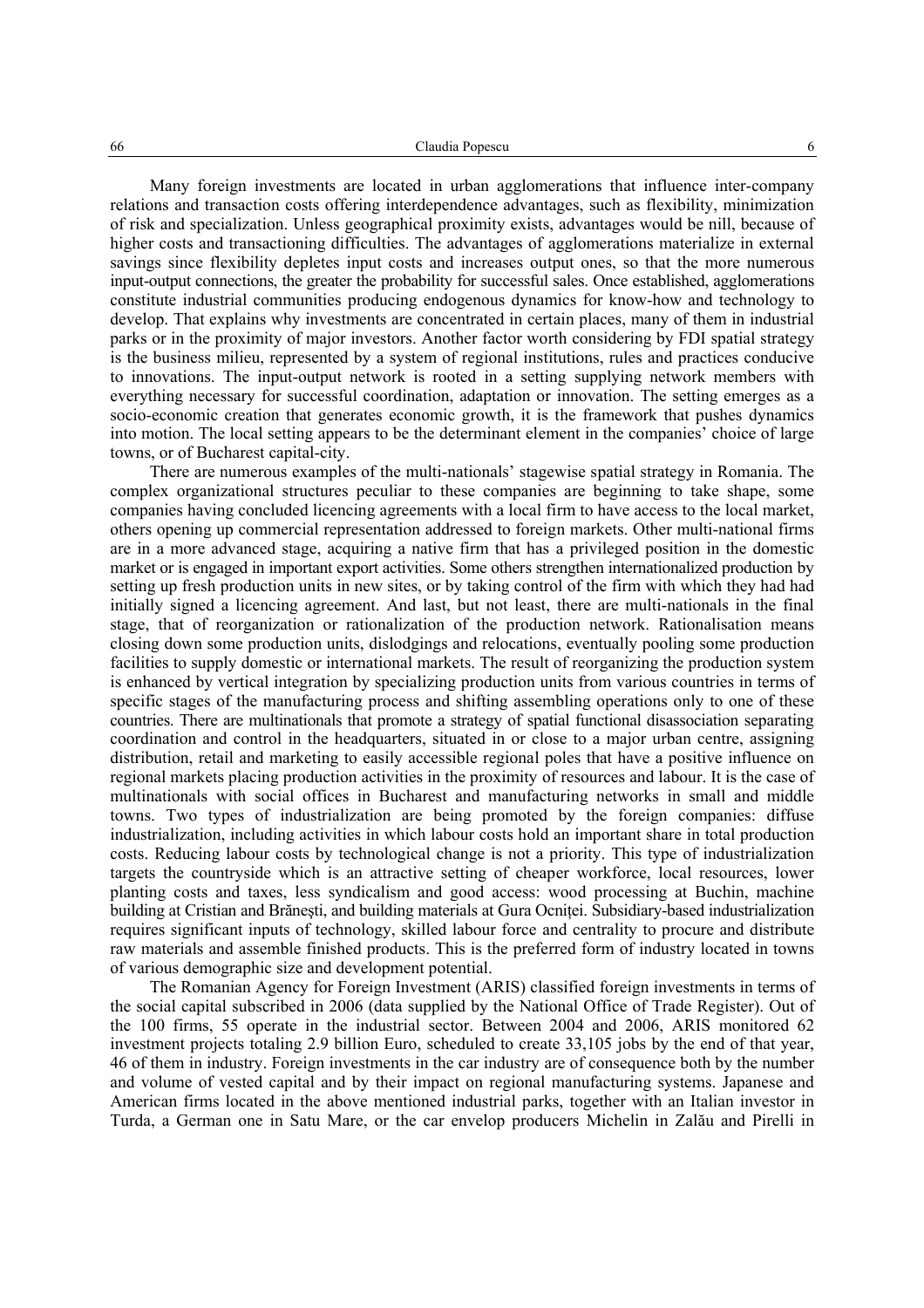Slatina. A more recent investment from the Spanish group Bamesa and the multinational Arcelor has materialized in a services centre for car steel items opened at Topoloveni in the proximity of Renault, the main car producer in this country.

### **FOREIGN DIRECT INVESTMENTS AND REGIONAL DEVELOPMENT**

The FDI location patterns contributes to a new geography of the Romanian industry, also developing various methods of industrialization, engendering sectors and locations along diverging growth trajectories, changing all established contexts. Concentrated in certain places, FDI resorts to various modalities for the development of industry which, spatially speaking, are connected to the regions' industrial history, the present being but a reflection of the past. Therefore, past choices, technologies visible in production infrastructure and product design, the companies' capital basically licences and specific competences, or training-related labour specialization do influence further selection of methods, products and practices. This type of evolution is by no means a rigid one relying simply on technology and past developments but rather a road map depicting the agreed direction capable to lead onto the right way at a faster pace where radical changes are difficult to make. This rationale works also in the case of industrial location and FDI geographical strategy makes no exception either, which explains why better industrialized regions are the chosen ones. Foreign companies are beginning to be increasingly closer to the local and regional economies, developing relations with competitors, customers, suppliers, regional business organizations and public forums. It is essential for these companies to have interests and goals in common with other industrial or regional actors, such as trade unions, suppliers of business services, commercial associations and officials in regional development problems. The companies' geographical strategies have been assessed empirically in order to outline the character and strength of the regional economies hosting them. A good example in this respect is the vertical integration of the car industry. Renault Dacia, the main car producer in Romania, went beyond developing up and downstream production relations and forming some manufacturing networks for car parts, components and equipments. The location of the firm induced also companies from Germany, US, Japan, Spain and Italy to invest in urban centres like Ploieşti, Sibiu, Turda, Satu Mare, Zalău, Slatina and Topoloveni. Besides, Renault Dacia Group opened a technological centre at Titu for testing vehicles and mechanical parts designed in the Groups' offices. The project, estimated at 450 million Euro, will employ over 3,000 engineers to develop new products. In Bucharest, the company set up Renault Design Central Europe, the first car design centre in this country conceived to have a say in car-making projects from beginning to end; the aim is to integrate Romania in every phase, from design and conception to engineering and manufacturing a vehicle. Regional performance often depends on the behavior and the dynamics of firms and of key industries; regional dynamics is tributary to the export-oriented companies. One of the factors which make regional development a success is the deep-going implication of the multinational firm in the respective regions. Many companies are certainly attracted by regions that have specialized and renowned industries and products. No wonder therefore that major investments are missing from the north-east and south regions classified among the poorest in Romania (Fig. 2).

# **THE ECONOMIC CRISIS AND FOREIGN DIRECT INVESTMENT**

In periods of economic growth, the positive impact of foreign companies is obvious, but the economic crisis that set by the end of 2008 had a negative effect on these companies. People use to talk already about the difficulties facing the banking sector in Romania, or the foreign firms engaged in industrial activities. Even Renault Dacia, the national producer, closed down some production sectors during the late 2008 and 2010. As a matter of fact, forecasts for 2010 drew an alarm bell, warning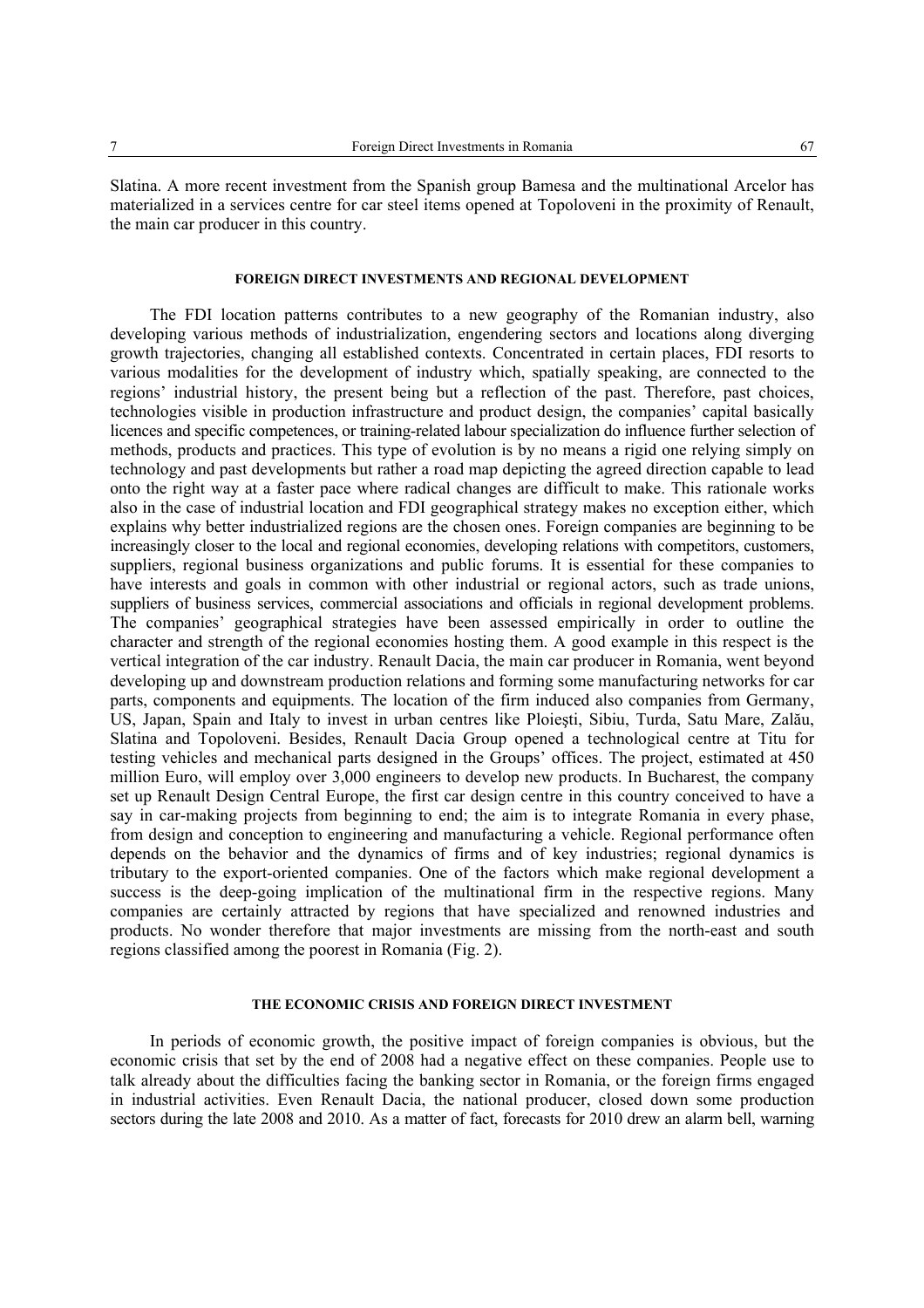that around 100,000 people would lose their jobs, one fifth of them working with major companies which until the end of 2010 were to lay off some 7% of their employees. According to estimates the first 20 private companies have been most severely hit. The majority of employees (3,000) were made redundant by Petrom Company, thus raising the number of lay-offs after privatization to 10,370 out of the 13,700 working on the iron and steel platform after 2008. The German group Draxlmaier, the main employer in the local car industry, dismissed 800 people from three of its factories, that is less than 5%of all its employees. Other big companies that have announced personnel cuts are Kraft Foods, Alro Slatina, Otelinox Târgovişte, and Oltchim Râmnicu Vâlcea. A similar situation has been facing the large state companies, where almost 2,500 employees are to be made redundant, many from Electrica, supplier and distributor of state-owned electric power. The wave of redundancies affected primarily the counties of Cluj, Brașov, Galați, and Prahova, which are some of the most industrialized counties. Moreover, Nokia Company located in Cluj County, decided to close down and leave so that about 2,000 people remained jobless. This decision suggests that Romania is expected to lose its comparative advantage of cheap labour, a reality that questions further attractiveness of the Romanian economy for foreign investments.



Fig. 2 – Foreign Direct Investments in industry (Major Projects) (2004–2006).

Manufacturing is the major attraction for FDI: the total shares have varied from more than half in the early 2000s (50.9% in 2003) to about one third at the end of the decade (31.3% in 2008). FDI played a significant role in changing industry concentration patterns inherited from the centrallyplanned period. These changes seem to go in the direction of a less concentration, as indicated by the negative sign of the initial share variable (Resmini 2000). Although the capital city remains the major recipient of FDI during the 1990s, the concentration of FDI has increased in all locations, thus indicating patterns of dispersion of foreign firms across regions in recent years.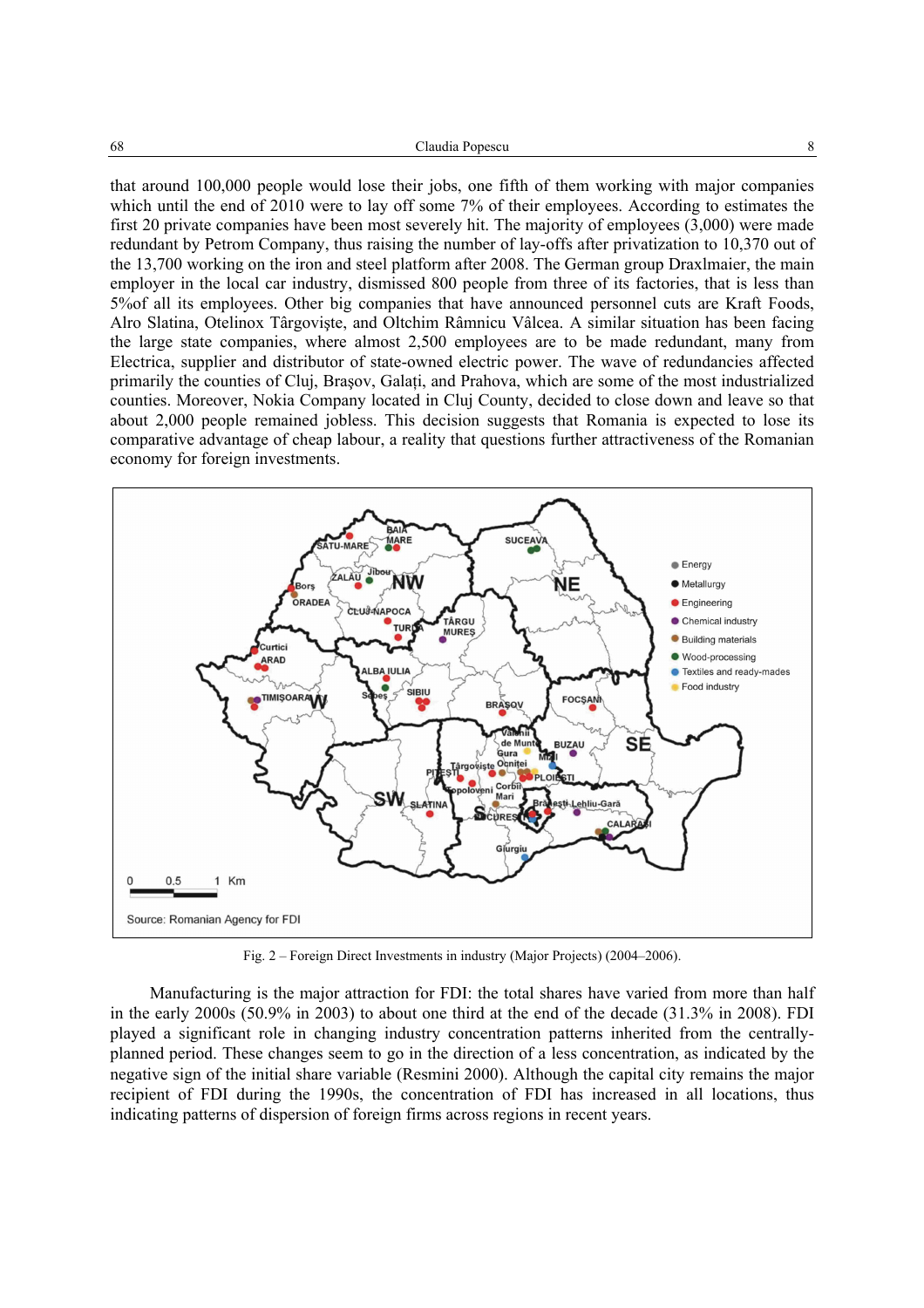Increasing specialisation is predicted as a result of trade liberalisation and economic integration. It has been claimed that the processes of internationalisation and structural change in transition economies tend to favour metropolitan and western regions, as well as regions with strong industrial base (Trăistaru *et al.* 2002; Petrakos 1996). The analysis of the foreign trade of Romania especially with the EU, revealed a long term "specialisation" as a supplier of labor and energy-intensive-lowvalue-added products, although the technology-intensive products gained higher shares in recent years (Chilian 2009). Consequently, Romania's patterns of FDI and foreign trade clearly show a transition from a competitive advantage in the lower-end of the value chain (in particular textiles and leather) towards a higher value-added manufacturing sub-sectors (Pauwels and Ioniţă 2008). All along the 2000s, the country has experienced the largest FDI inflows and has also witnessed the largest increase in skilled-labor and capital-intensive exports. More recently, Romania's low-cost advantage is gradually eroded in certain sectors, facing increasing competition from Asian economies in clothing and leather, and, recently, in IT industries

#### **REFERENCES**

- Andrei, T., Iacob, A., Vlad, L. (2007), *Tendencies in Romania's Regional Economic Development during the Period 1991– 2004, Economic Computation and Economic Cybernetics Studies and Research*, **1–2**, *41*, pp. 107–120.
- Bal, Ana (1997), *Economii în tranziţie. Europa Centrală şi de Est*, Edit. Oscar Print.
- Casson, M. (1982), *The Theory of Foreign Direct Investments, International Investment*, Edit. Economică, **38**, 149.
- Chan, S. (1995), *Foreign Direct Investment in a Changing Global Political Economy*, McMillan Press.
- Chilian, M.N. (2009), *External Competitiveness of the Romanian Regions and Counties* Romanian Journal for Economic Forecasting, **3**, 153–61.
- Cocean, P. (2009), *The Socio-Economic Development Plan of Romania, 2007–2013 Context and Premises, Romanian Review of Regional Studies*, Journal of the Centre for Regional Geography, **4**, *1*, pp. 3–6.
- Dunning, J.H. (1981), *International Production and the Multinational Enterprise*, Allen and Unwin.
- Goschin, Zizi (2008), *Disparităţi regionale în România*, Romanian Statistical Review, **1**, pp. 64–77.
- Goschin, Zizi, Constantin, Daniela-Luminiţa, Roman, Monica, Ileanu, B. (2008), *The Current State and Dynamics of Regional Disparities in Romania*, Romanian Journal of Regional Science, the Journal of the Romanian Regional Science Association, **2**, *2*, pp. 80–105.
- Guran Nica, Liliana (2002), *Investiţii străine directe şi dezvoltarea sistemului de aşezări din România*, Edit. Tehnică, 176 p.
- Isaic-Maniu, I. (2008) *Territorial Discrepancies concerning SMEs Performances in Romania*, Romanian Journal of Regional Science, **2**, *1*, 108–26.
- Negriţoiu, M. (1996), *Salt înainte. Dezvoltarea şi investiţiile străine directe*, Edit. Pro, 245 p.
- Pauwels, S. and Ioniță, L. (2008), *FDI in Romania: from low-wage competition to higher value-added sectors ECFIN Country Focus* European Commission's Directorate General for Economic and Financial Affairs, **5**, *3* 1–6.
- Pauna, C.B., Dumitrescu, I. (2005) *The Influence of Regional Disparities of Romania on Attracting FDI* Romanian Journal of Economic Forecasting **6** (*1*) 35–47.
- Pelinescu, E., Rădulescu, M. (2009) *The Impact of FDI on the Economic Growth and Countries' Export Potential*, Romanian Journal of Economic Forecasting, **4**, 153–69.
- Petrakos, G. (1996) *The Regional Dimension of Transition in Eastern and Central European Countries. An Assessment*, Eastern European Economies, **34**, *5*, 5–38.
- Popescu, Claudia (2000), *Industria României în secolul XX. Analiză geografică*, Edit. Oscar Print, 280 p.
- Popescu, Claudia (2001), *Industria mondială în era globalizării*, Edit. Oscar Print, 283 p.
- Popescu, Claudia (coord.), (2004), *Disparităţi regionale în dezvoltarea economico-socială a României*, Edit. Meteor Press, 261 p.
- Popescu, Claudia (2004–2005), *Dinamica spaţială a proceselor de dezindustrializare-reindustrializare în România*, Studii şi Cercetări de Geografie, **LI**–**LII**, pp. 89–104, Edit. Academiei.
- Popescu, Claudia (2008), *Spatial Economic Structures of Romania, Rumanien. Raum und Bevolkerung.Geschishte und Geschichtsbilder. Kultur. Gesellschaft und Politik heute. Wirtschaft*. Recht und Verfassung. Historische Regionen, Kahl, T., Metzeltin, M., Ungureanu M.R. (eds.), Osthefte – Sondeband, 2 auflage, pp. 89–105, LIT Verlag.
- Resmini, L. (2000), *Specialisation and Growth Prospects in Border Regions of Accession Countries*, ZEI Working Paper B10 Center for European Integration Studies University of Bonn.